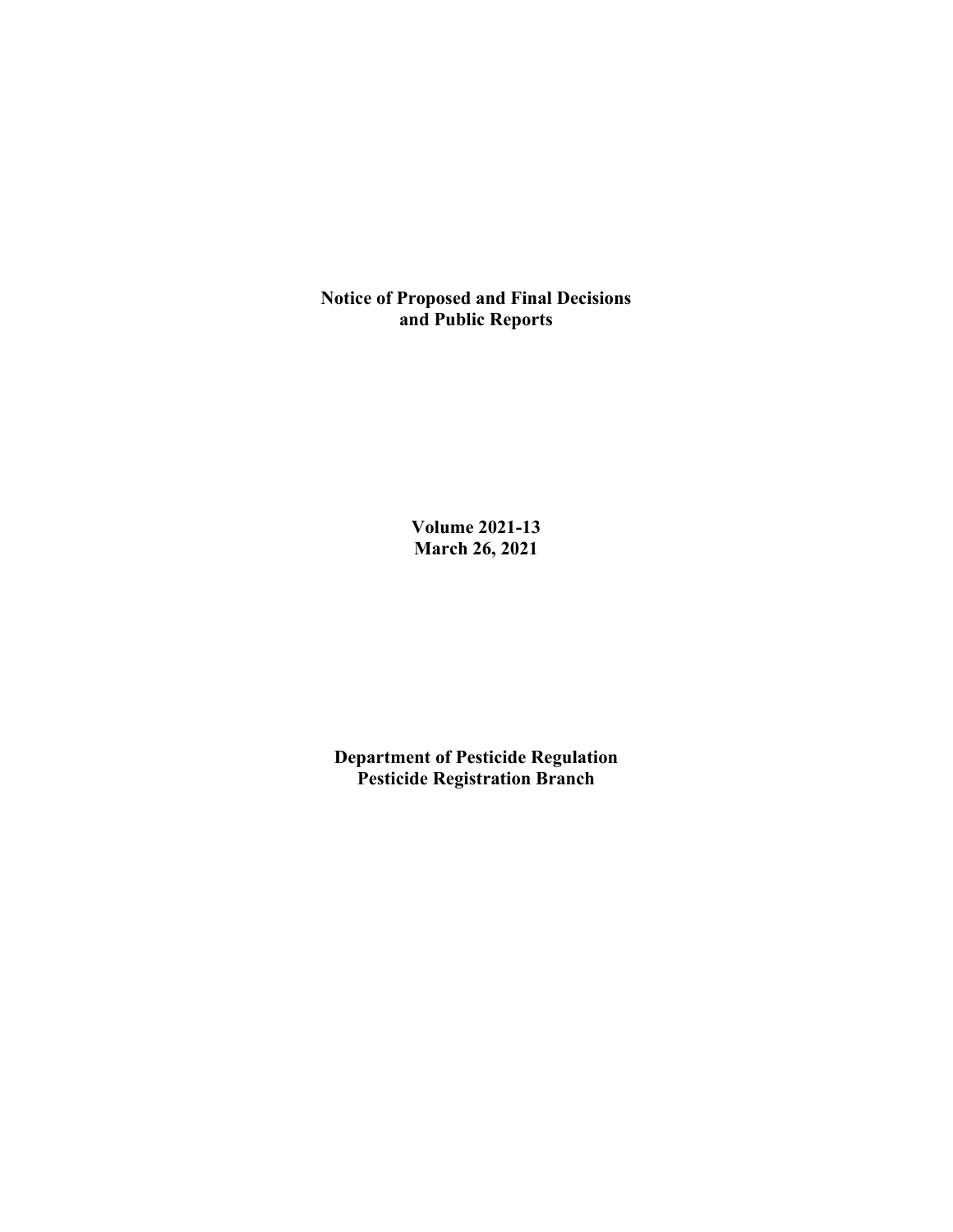## **NOTICE OF FINAL DECISIONS TO REGISTER PESTICIDE PRODUCTS AND WRITTEN EVALUATION**

Pursuant to Title 3, California Code of Regulations section 6255, the Director of the Department of Pesticide Regulation (DPR), files this Notice of Final Decisions to Register Pesticide Products with the Secretary of the Resources Agency for posting. This notice must remain posted for a period of 30 days for public inspection. Between the time DPR posts a proposed registration decision for public comment and DPR makes a final decision regarding the product, nonsignificant changes may be made to the product label (e.g., revising the product name, changing a master label to an end-use marketing label, correcting typographical errors). If the changes are not significant, DPR will not re-notice the product for public review and comment. However, if significant changes are made to the product label that substantially affect DPR's analysis on direct or indirect significant adverse environmental or human health impacts that can reasonably be expected to occur from the proposed decision, DPR will re-notice the product label for public review and comment.

In addition, for any product that is posted proposed to register as a conditional registration, the registrant may address the conditions of registration by providing the appropriate data or modifying the product label (e.g., remove use site, add "not for use in California" to a use site) during the posting period. If the registrant adequately addresses the conditions of registration during the posting period and the resulting change to the product label is not significant such that DPR must re-post the product label for review and public comment, DPR will post the product below, but will no longer have a "conditional" designation by the registration type.

For information about submitting a request for any documents related to this notice, please visit [https://www.cdpr.ca.gov/public\\_r.htm.](https://www.cdpr.ca.gov/public_r.htm)

To view the public report that was issued when the product was proposed for registration, click on the hyperlinked Tracking Number for the product.

#### *Tracking Number with hyperlink to public report – (EPA Registration Number) Applicant / Brand Name*

[291803](https://www.cdpr.ca.gov/docs/registration/nod/public_reports/291803.pdf) - (7173 - 308) LIPHATECH, INC. FLATLINE SOFT BAIT USE: VERTEBRATE CONTROL - FOR THE CONTROL OF NORWAY RATS, ROOF RATS, HOUSE MICE, DEER MICE, WHITE-FOOTED MICE, AND COTTON MICE INSIDE OR WITHIN 100 FEET OF STRUCTURES SUCH AS HOMES, FOOD PROCESSING FACILITIES, COMMERCIAL BUILDINGS, TRASH RECEPTACLES, AGRICULTURAL BUILDINGS, AND SHIPS TYPE: SECTION 3 REGISTRATION - ACTIVE INGREDIENT(S): CHLOROPHACINONE CAS NUMBER(S): 3691-35-8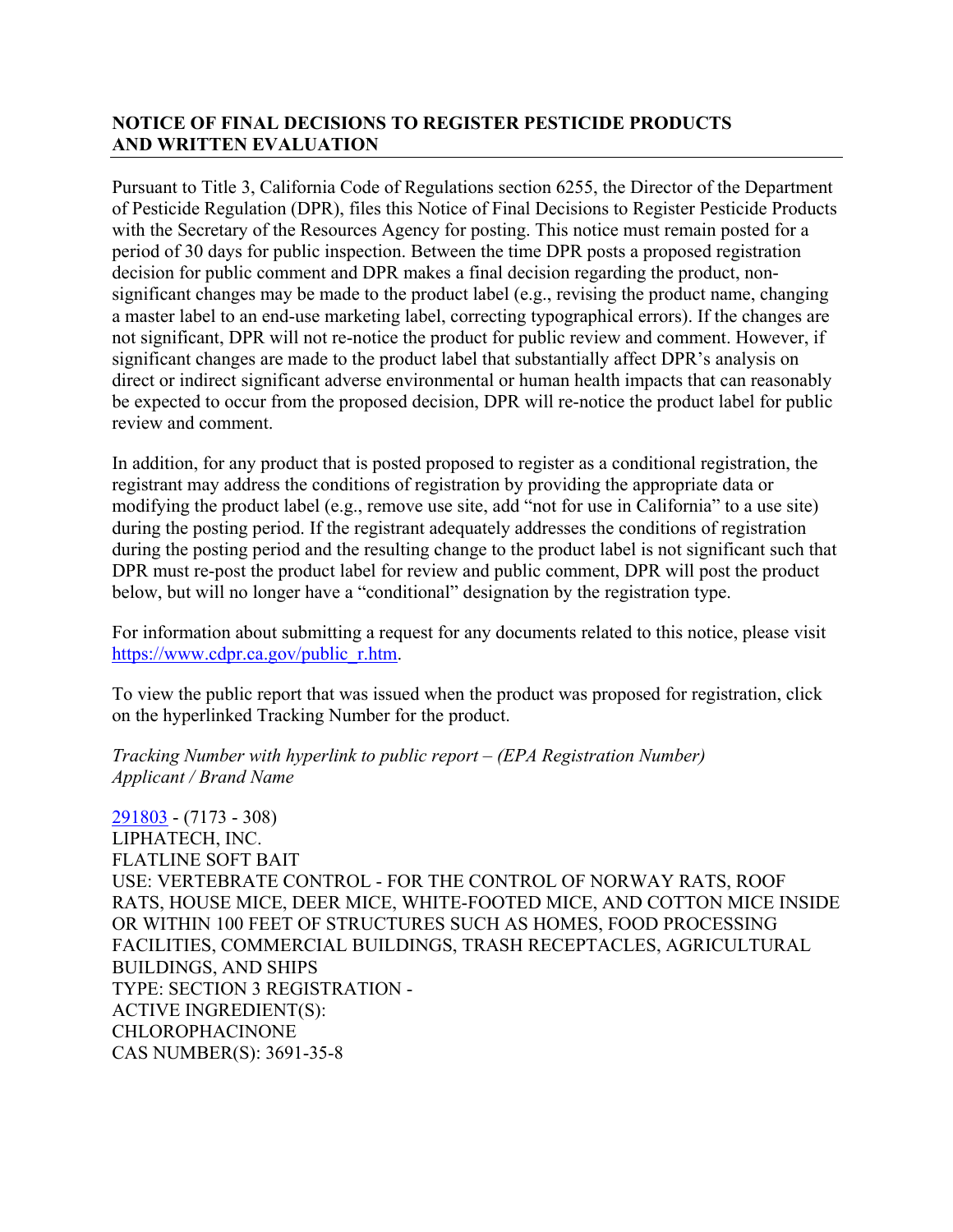**Notice of Final Decisions to Register (Continued) Page 2**

[291643](https://www.cdpr.ca.gov/docs/registration/nod/public_reports/291643.pdf) - (1021 - 2827) MCLAUGHLIN GORMLEY KING COMPANY D/B/A MGK MASTER LABEL - MGK FORMULA 3144 USE: INSECT GROWTH REGULATOR, INSECTICIDE - FOR THE CONTROL OF INSECTS SUCH AS ANTS, ASIAN LADY BEETLES, AND MOSQUITOES IN AND AROUND SITES SUCH AS HOMES, SCHOOLS, WAREHOUSES, OFFICE BUILDINGS, HOTELS, AND KENNELS TYPE: SECTION 3 REGISTRATION - ACTIVE INGREDIENT(S): CLOTHIANIDIN PYRIPROXYFEN CAS NUMBER(S): 205510-53-8 , 95737-68-1

[295219](https://www.cdpr.ca.gov/docs/registration/nod/public_reports/295219.pdf) - (8033 - 122) NIPPON SODA COMPANY, LTD. TOPSIN 4.5FL USE: FUNGICIDE - FOR THE CONTROL OF PLANT DISEASES SUCH AS ANTHRACNOSE, POWDERY MILDEW, AND BROWN SPOT ON CROPS SUCH AS APPLES, MELONS, PEANUTS, PECANS, CHERRIES, AND SUGAR BEETS TYPE: SECTION 3 LABEL AMENDMENT - TO ADD A SINGLE APPLICATION OF 40 FL OZ/ ACRE AGAINST WHITE MOLD TO SOYBEAN CROP AND A CORRESPONDING SUPPLEMENTAL LABEL FOR THIS USE; ADD EUROPEAN BROWN ROT DISEASE TO THE CHERRIES-SWEET AND SOUR CROP; ADD CHARCOAL ROT DISEASE TO STRAWBERRIES CROP; ADD USE "IN THE AID IN CONTROL OF CERTAIN CANKER DISEASES FOLLOWING PRUNING OF ALMONDS, APRICOTS, CHERRIES, NECTARINES, PEACHES, PLUMES, AND PRUNES"; ADD SEED TREATMENT USE ON WHEAT, TRITICALE, SOYBEANS, DRY BEANS, AND SNAP BEANS; ADD "THIOPHANATE-METHYL" TO MODE OF ACTION BOX; TO REVISE COMPANY ADDRESS, THE PERSONAL PROTECTIVE EQUIPMENT SECTION, AND RESISTANCE MANAGEMENT SECTION; ADD HIGH VOLUME DILUTE APPLICATION INSTRUCTIONS FOR TREE CROPS; ADD MIXING INSTRUCTIONS, TANK MIXING AND COMPATIBILITY INSTRUCTIONS, AND RESTRICTIONS FOR EACH CROP THROUGHOUT LABEL; ADD THE SECTIONS "MANDATORY SPRAY DRIFT REQUIREMENTS" AND "SPRAY DRIFT ADVISORIES"; ADD "LB A.I./A" TO USE RATES THROUGHOUT LABEL; MOVE THE RESTRICTED ENTRY INTERVAL INFORMATION FOR EACH CROP TO THE APPLICATION INSTRUCTIONS COLUMN; ADD THE QUALIFIER "NOT FOR USE IN CALIFORNIA" TO ALL BOXES THAT CONTAIN AN ASTERISK (\*) THROUGHOUT THE LABEL; AND TO MAKE OTHER MINOR REVISIONS THROUGHOUT THE DIRECTIONS FOR USE ACTIVE INGREDIENT(S): THIOPHANATE-METHYL CAS NUMBER(S): 23564-05-8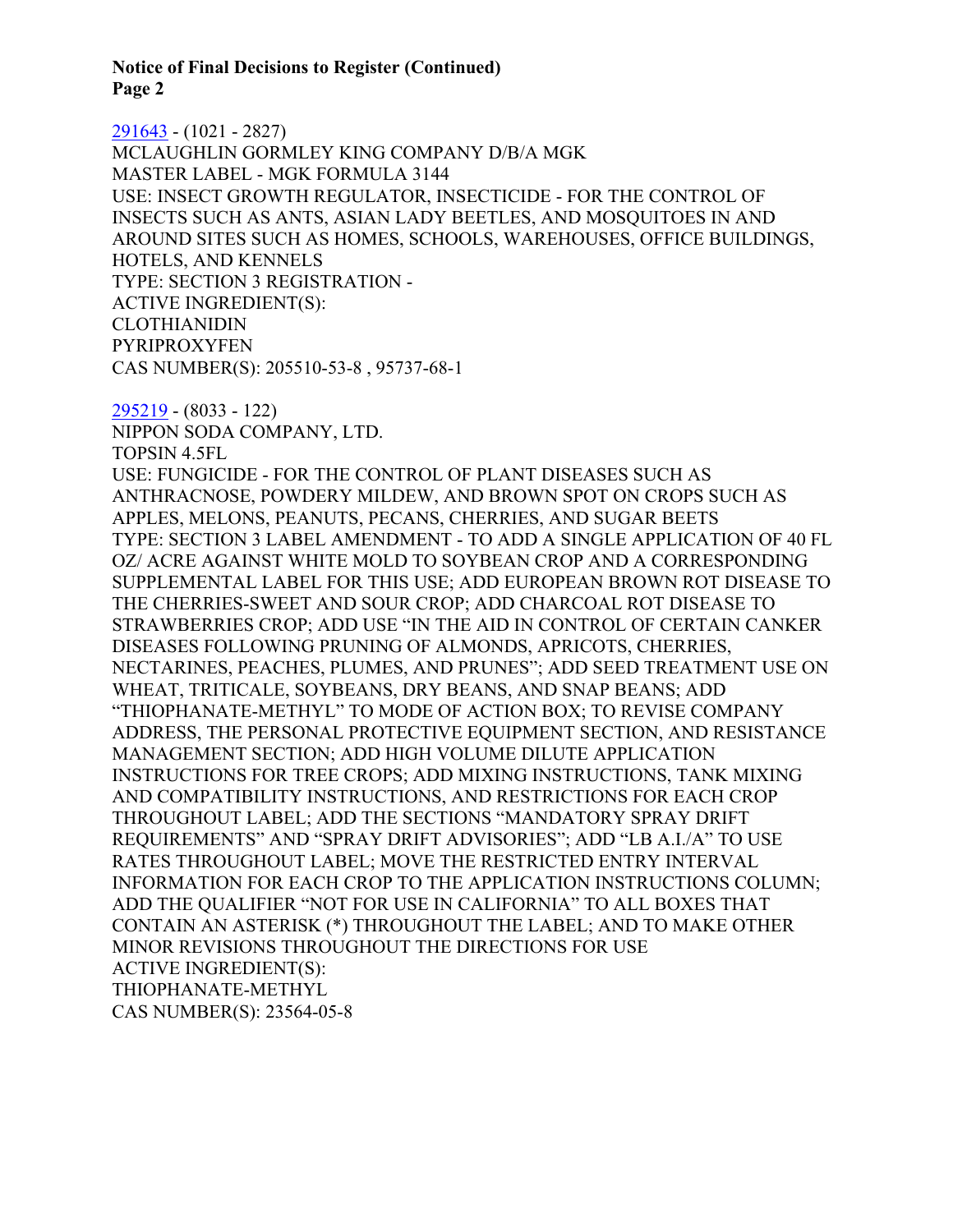**Notice of Final Decisions to Register (Continued) Page 3**

[295217](https://www.cdpr.ca.gov/docs/registration/nod/public_reports/295217.pdf) - (8033 - 125)

NIPPON SODA COMPANY, LTD.

TOPSIN M WSB

USE: FUNGICIDE - FOR THE CONTROL PLANT DISEASES SUCH AS RUST, POWDERY MILDEW, AND WHITE MOLD ON CROPS SUCH AS GRAPES, POTATOES, STRAWBERRIES, ALMONDS, SUGAR BEETS, AND APPLES TYPE: SECTION 3 LABEL AMENDMENT - TO ADD A SINGLE APPLICATION OF 2.0 LB/ACRE AGAINST WHITE MOLD TO SOYBEAN CROP AND A CORRESPONDING SUPPLEMENTAL LABEL FOR THIS USE; ADD EUROPEAN BROWN ROT DISEASE TO THE CHERRIES-SWEET AND SOUR CROP; ADD CHARCOAL ROT DISEASE TO STRAWBERRIES CROP; ADD EUTYPA DIEBACK BOTRYOSPHAERIA TO GRAPE CROP; ADD USE "IN THE AID IN CONTROL OF CERTAIN CANKER DISEASES FOLLOWING PRUNING OF ALMONDS, APRICOTS, CHERRIES, NECTARINES, PEACHES, PLUMES, AND PRUNES; ADD "THIOPHANATE-METHYL" TO MODE OF ACTION BOX; REVISE COMPANY ADDRESS, PERSONAL PROTECTIVE EQUIPMENT, ENGINEERING CONTROLS, AND RESISTANCE MANAGEMENT SECTIONS; ADD THE SECTIONS "MANDATORY SPRAY DRIFT REQUIREMENTS" AND "SPRAY DRIFT ADVISORIES"; ADD "LB A.I./A" AND "LBS/A" TO USE RATES THROUGHOUT LABEL; ADD RESTRICTIONS FOR EACH CROP THROUGHOUT LABEL; MOVE THE RESTRICTED ENTRY INTERVAL INFORMATION FOR EACH CROP TO THE APPLICATION INSTRUCTIONS COLUMN; ADD THE QUALIFIER "NOT FOR USE IN CALIFORNIA" TO ALL BOXES THAT CONTAIN AN ASTERISK (\*) THROUGHOUT THE LABEL; AND MAKE OTHER MINOR REVISIONS THROUGHOUT THE DIRECTIONS FOR USE ACTIVE INGREDIENT(S):

THIOPHANATE-METHYL CAS NUMBER(S): 23564-05-8

[291240](https://www.cdpr.ca.gov/docs/registration/nod/public_reports/291240.pdf) - (6218 - 86)

SUMMIT CHEMICAL CO. D/B/A SUMMIT RESPONSIBLE SOLUTIONS SUMMIT BTI GRANULES USE: INSECTICIDE - FOR THE CONTROL OF MOSQUITO LARVAE IN SITES SUCH AS WOODLAND POOLS, FRESHWATER MARSHES, CATCH BASINS, GUTTERS, BIRD BATHS, AND HYDROPONICS TYPE: SECTION 3 REGISTRATION – CONDITIONAL ACTIVE INGREDIENT(S): BACILLUS THURINGIENSIS SUBSP. ISRAELENSIS, STRAIN SUM-6218 CAS NUMBER(S): 68038-71-1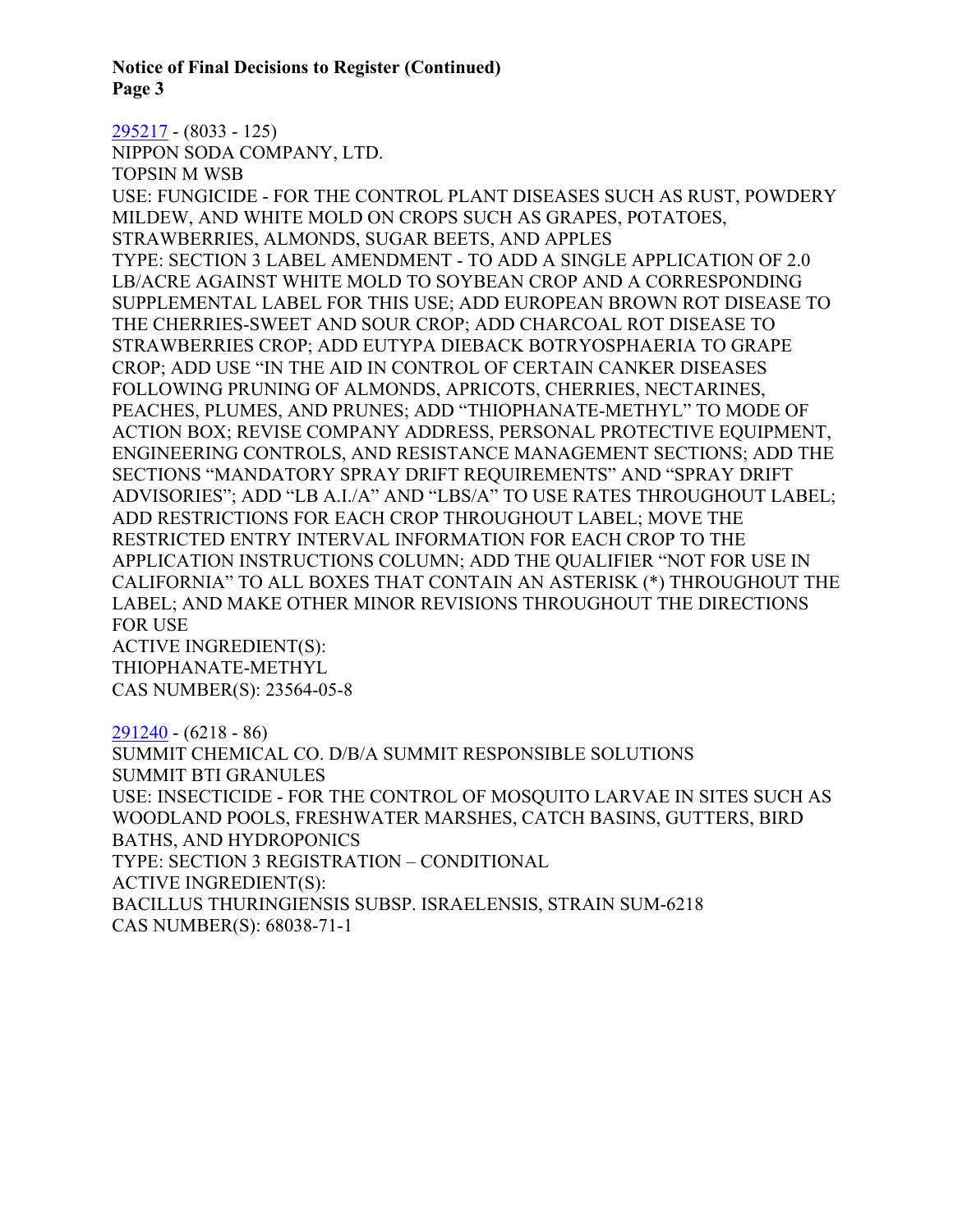## **Notice of Final Decisions to Register (Continued) Page 4**

### **Written Evaluation**

Pursuant to Title 3, California Code of Regulations section 6254, this notice includes a written evaluation of significant environmental points raised in comments submitted during the review and comment period required by Title 3, California Code of Regulations section 6253 for any of the products listed above.

### **DPR received no comments on the above listed products.**

*Original signed by Tulio Macedo 03/25/2021*

 Tulio Macedo, Chief Pesticide Registration Branch

Dated